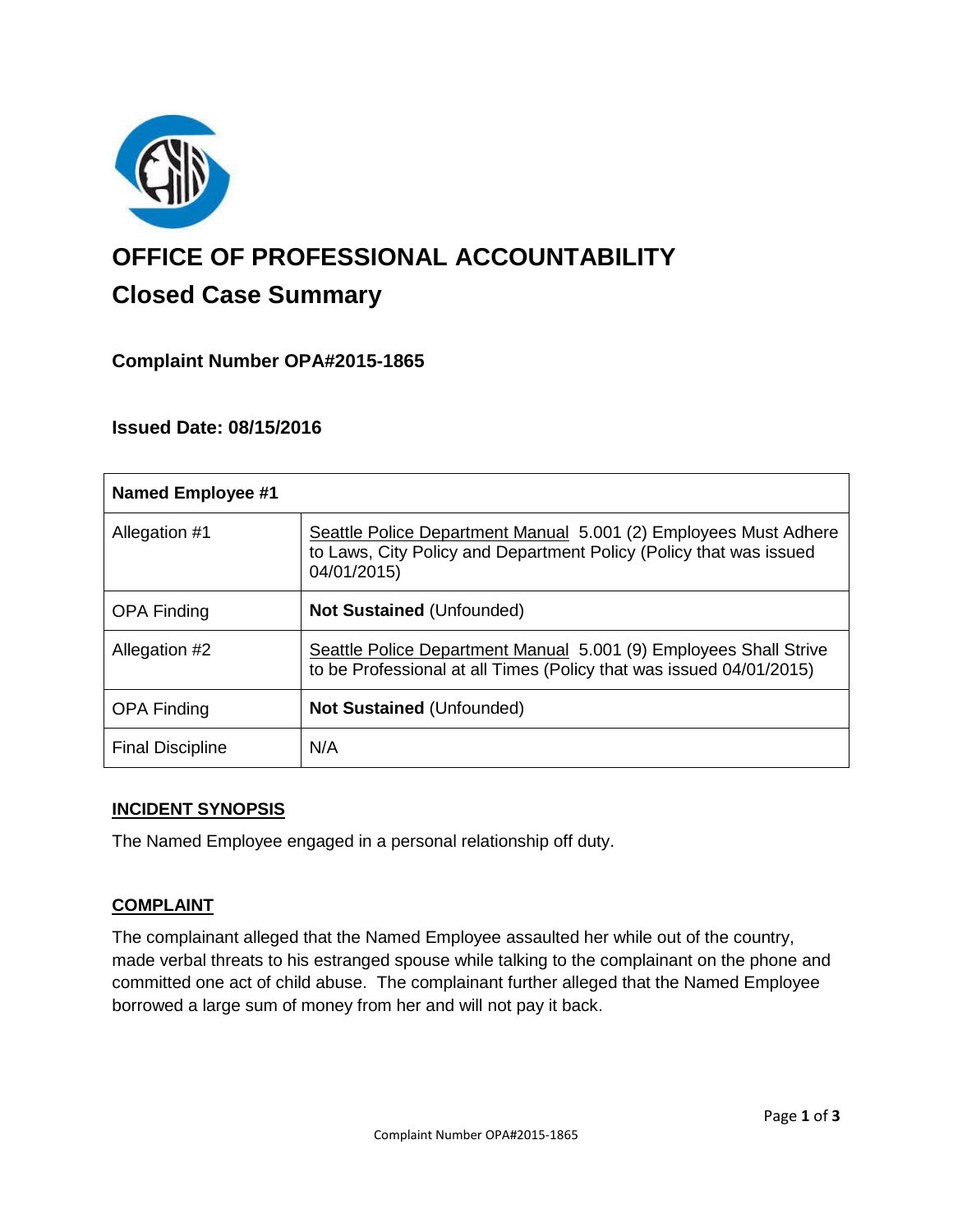## **INVESTIGATION**

The OPA investigation included the following actions:

- 1. Review of the complaint voicemail
- 2. Interview of the complainant
- 3. Review of the Criminal Investigation
- 4. Search for and review of all relevant records and other evidence
- 5. Interview of SPD employee

## **ANALYSIS AND CONCLUSION**

The complainant made three separate allegations of conduct that, if true, may have been violations of law. She alleged an act of Domestic Violence Assault while out of the country with the Named Employee. The local police were not called at the time and no police investigation into this alleged assault took place. There are no known witnesses, other than the involved parties, and no photographs or other evidence available. Despite repeated suggestions from OPA and the SPD Domestic Violence Unit that she file a police report with law enforcement in the jurisdiction in which the event took place, no police report has been filed. The Named Employee completely denies ever assaulting the complainant. The second potential criminal allegation was that, during a telephone conversation with the complainant, the Named Employee had threatened to harm his (the Named Employee's) estranged spouse. These alleged threats were reported to the police agency with jurisdiction; they conducted an investigation and screened the results with a prosecutor. The prosecutor declined to file charges. Other than the complainant's report of these threats, there are no other witnesses or corroborating evidence. The Named Employee told OPA he did not say the things the complainant alleged. Finally, the complainant alleged the Named Employee had engaged in at least one act of child abuse which she (the complainant) claims he relayed to her over the phone. This allegation was reported to the police agency with jurisdiction who, along with CPS, conducted an investigation. That case was closed by the outside agency as unfounded. The Named Employee denied any abuse or inappropriate conduct with respect to his children. Based on the preponderance of the evidence available for review in this case, there is no substantiation for any of the three allegations of criminal conduct made by the complainant.

The complainant alleged that the Named Employee failed to follow through on a promise to reimburse her thousands of dollars she claimed to have loaned to him. The preponderance of the evidence from this investigation shows this to be a civil dispute between the complainant and the Named Employee. There was no evidence to support the allegation that the Named Employee had been untruthful or acted in a manner that would undermine the public's trust in the Named Employee or the Department.